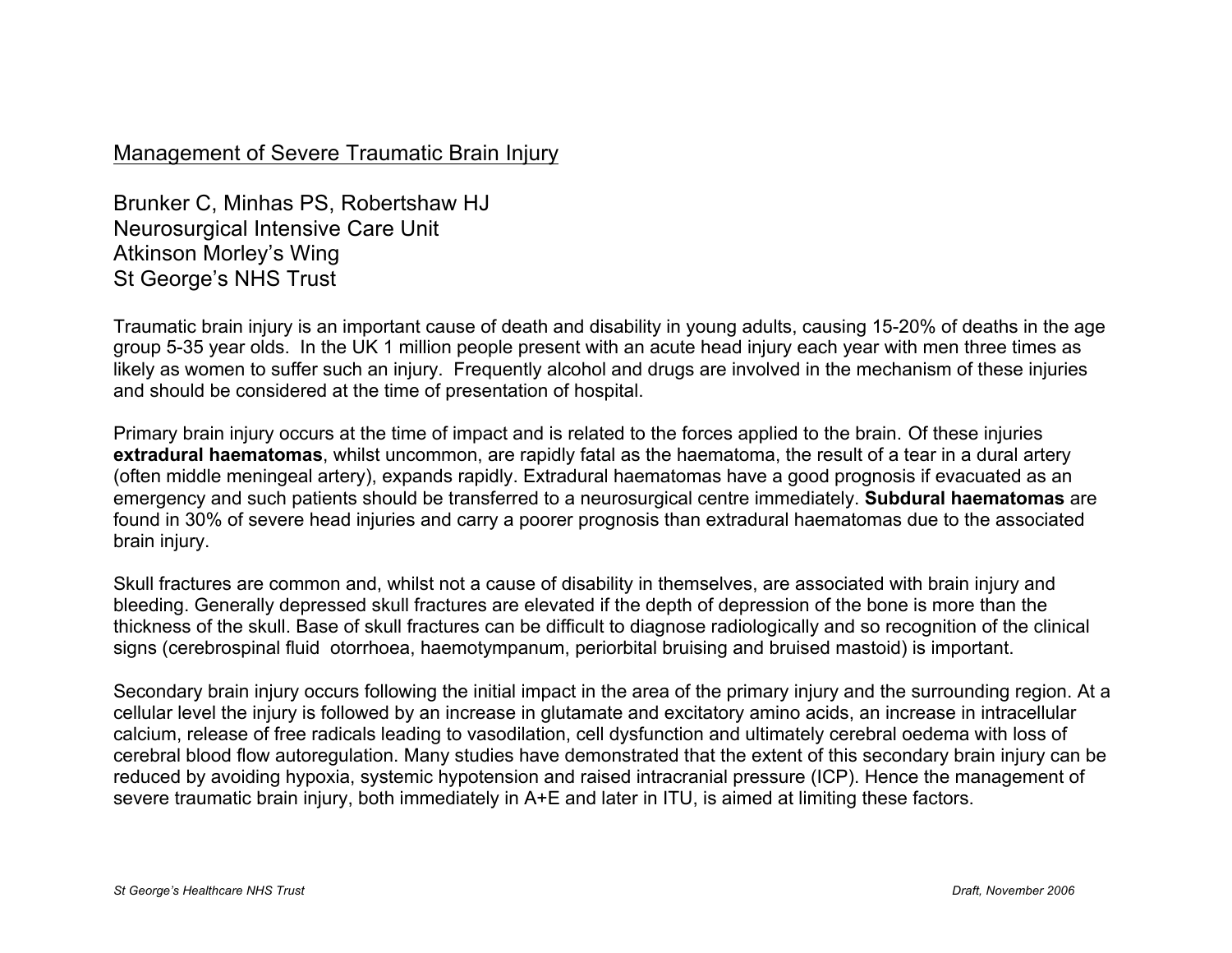## Immediate management of a patient with severe traumatic brain injury in A+E

| <b>Airway</b> | GCS < 8            | Secure airway with endotracheal<br>intubation                                               | Rapid sequence induction with<br>suxamethonium (transient increase in ICP<br>outweighs benefit of securing the airway)                                                                                                                  |
|---------------|--------------------|---------------------------------------------------------------------------------------------|-----------------------------------------------------------------------------------------------------------------------------------------------------------------------------------------------------------------------------------------|
|               |                    |                                                                                             |                                                                                                                                                                                                                                         |
| Breathing     | $PaO2 > 13$ kPa    | Oxygen via face mask                                                                        | Slight hyper-oxygenation may improve<br>delivery of oxygen in ischaemic or<br>threatened areas of brain tissue                                                                                                                          |
|               | PaCO2 4.5 - 5.0kPa | Control rate and VTe.                                                                       | Hypercapnia causes cerebral vasodilation<br>and therefore raised ICP. Hyperventilation<br>causes vasoconstriction, loss of perfusion<br>and therefore ischaemia.                                                                        |
|               | $PEEP = 5cm H2O$   |                                                                                             | Moderate levels of PEEP have no impact<br>on ICP. If FiO2 is > 60% or if significant<br>airway collapse, increase PEEP but<br>monitor PaCO2 carefully                                                                                   |
|               |                    |                                                                                             |                                                                                                                                                                                                                                         |
| Circulation   | $MAP > 90$ mmHg    | Intravenous access<br>Consider arterial/ central access early<br><b>Fluid resuscitation</b> | Avoid glucose containing fluids as blood<br>glucose > 10 mmol/l is associated with a<br>poor outcome.<br>Consider inotrope (noradrenaline) if<br>hypotension persists despite fluid<br>resuscitation and exclusion of other<br>injuries |
|               | Orogastric tube    |                                                                                             |                                                                                                                                                                                                                                         |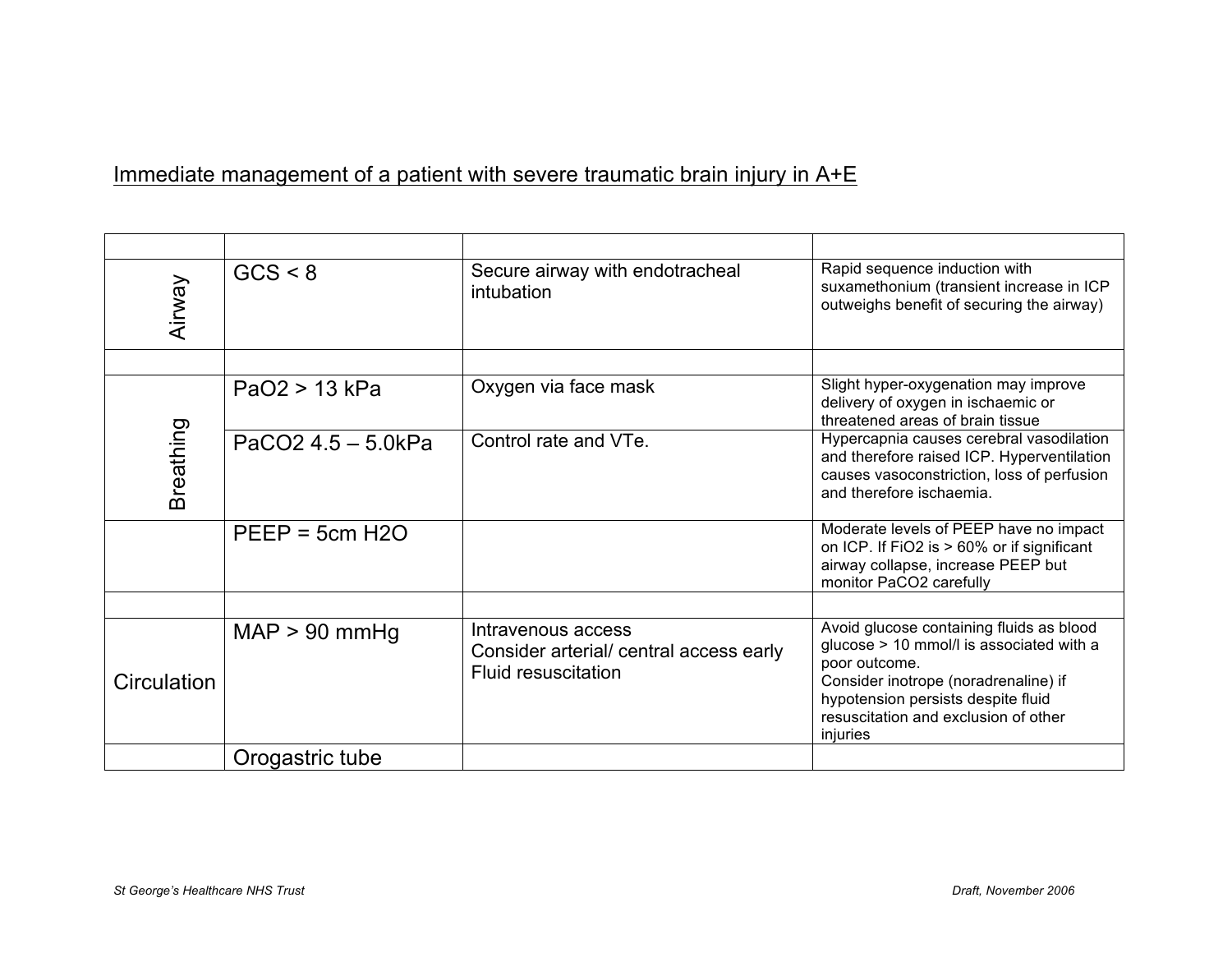## Indications for intubation

| <b>IMMEDIATE INDICATIONS</b>             | <b>BEFORE TRANSFER</b>                  |
|------------------------------------------|-----------------------------------------|
| GSC < 8                                  | Decreasing GCS (fall of > 2 in an hour) |
| $PaO2 < 9$ in air                        | Potential airway compromise             |
| PaCo2 > 6                                | Seizure                                 |
| Spontaneous tachypnoea (PaCO2 < 3.5 kPa) |                                         |
| Associated chest injury                  |                                         |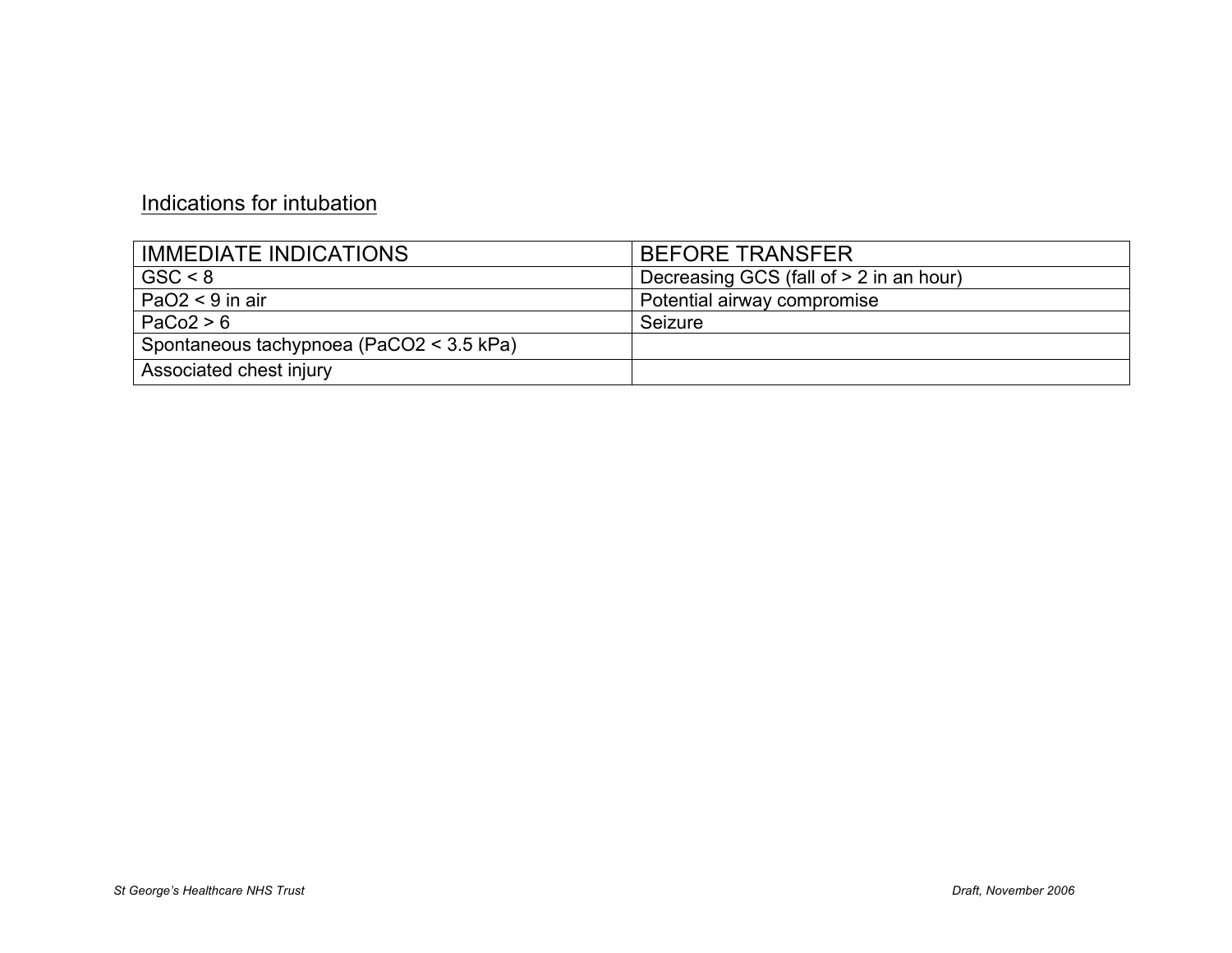## Management of a patient with severe traumatic brain injury in the general ICU

|                | Aim                  | Method                                                                                                                                                                                                                |                                                                                                                                                                                                                                           |
|----------------|----------------------|-----------------------------------------------------------------------------------------------------------------------------------------------------------------------------------------------------------------------|-------------------------------------------------------------------------------------------------------------------------------------------------------------------------------------------------------------------------------------------|
|                | $MAP = 90mmHg$       | 1. Identify and treat any haemorrhage<br>2. Adequate filling (aim for<br>normovolaemia), using:<br>a. Enteral feed as appropriate<br>b. Normal saline<br>c. Colloids (or blood, see below)<br>3. Noradrenaline        | Optimal cerebral perfusion pressure<br>$(CPP = MAP - ICP)$ is $> 60$ mmHg. In<br>the absence of ICP monitoring, a MAP<br>of 90 allows for an ICP up to 30 without<br>compromising CPP<br>Noradrenaline is the inotrope of first<br>choice |
|                | Haematocrit = $30\%$ | Blood products as required                                                                                                                                                                                            |                                                                                                                                                                                                                                           |
| Cardiovascular | Temperature < 37.5   | Paracetamol. Surface cooling.<br>NSAIDS if resistant.<br>Treatment of infections.<br>Do not actively warm hypothermic<br>patients unless temp $<$ 32.0 (and then<br>only to 33.0) unless coagulopathy is a<br>concern | Raised temperature is detrimental to<br>patients with raised ICP.<br>Evidence for the benefits of elective<br>hypothermia is conflicting.<br>Active warming may compromise<br>haemodynamic stability                                      |
|                |                      |                                                                                                                                                                                                                       |                                                                                                                                                                                                                                           |
| Respiratory    | PaO2 > 13kPa         |                                                                                                                                                                                                                       | Slight hyper-oxygenation may improve<br>delivery of oxygen in ischaemic or<br>threatened areas of brain tissue                                                                                                                            |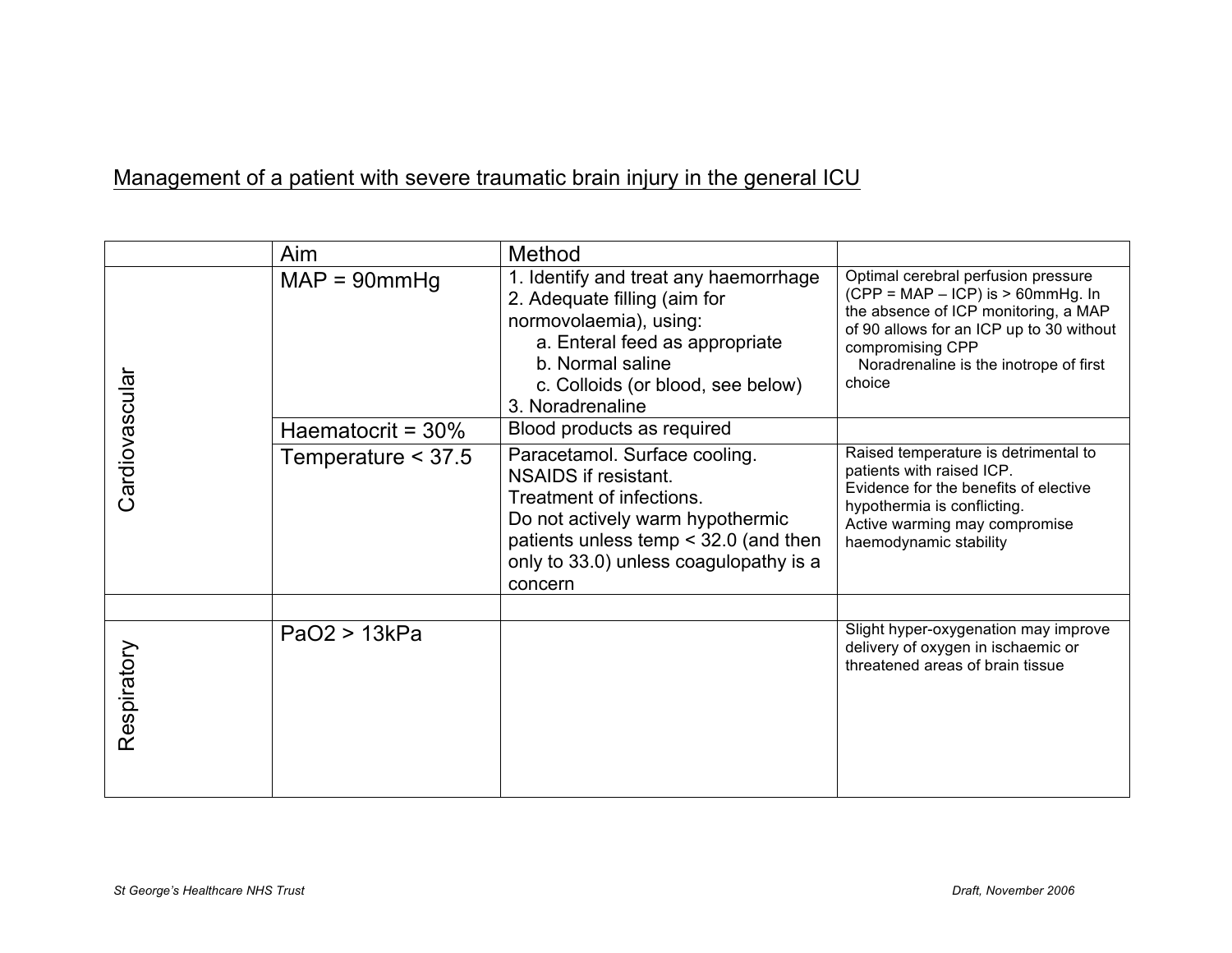|           | $PaCO2$ 4.5 – 5.0kPa        | Control rate and VTe.                                                             | Hypercapnia causes cerebral<br>vasodilation and therefore raised ICP.<br>Hyperventilation causes<br>vasoconstriction, loss of perfusion and<br>therefore ischaemia.<br>Pressure-controlled modes will reduce<br>intra-thoracic pressure but may produce<br>erratic VTe and therefore swings in<br>PaCO2. Volume-controlled modes give<br>better CO2 control but raise airway<br>pressures. Choice should be<br>individualised to the patient. |
|-----------|-----------------------------|-----------------------------------------------------------------------------------|-----------------------------------------------------------------------------------------------------------------------------------------------------------------------------------------------------------------------------------------------------------------------------------------------------------------------------------------------------------------------------------------------------------------------------------------------|
|           | $PEEP = 5cm H2O$            |                                                                                   | Moderate levels of PEEP have no<br>impact on ICP. If FiO2 is > 60% or if<br>significant airway collapse, increase<br>PEEP but monitor PaCO2 carefully                                                                                                                                                                                                                                                                                         |
|           |                             |                                                                                   |                                                                                                                                                                                                                                                                                                                                                                                                                                               |
|           | Early feeding               | Oro-gastric tube<br>Enteral feed at 1500 kcal / 24 hrs until<br>seen by dietitian | Naso-gastric tubes should only be used<br>if a base-of-skull fracture has been<br>definitively excluded.<br>Early feeding is associated with<br>improved outcome. Prompt dietetic<br>assessment is essential.                                                                                                                                                                                                                                 |
| Abdominal | Stress ulcer<br>prophylaxis | Until feeding established, H2 receptor<br>inhibitor                               |                                                                                                                                                                                                                                                                                                                                                                                                                                               |
|           | Normo-glycaemia             | Insulin infusion if required for blood<br>glucose < 10 mmol/l                     | Hyperglycaemia is associated with poor<br>outcome following head injury. No<br>additional benefit of tight glycaemic<br>control below 10 mmol/l                                                                                                                                                                                                                                                                                               |
|           | Avoid constipation          | Prompt use of aperients                                                           |                                                                                                                                                                                                                                                                                                                                                                                                                                               |
|           |                             |                                                                                   |                                                                                                                                                                                                                                                                                                                                                                                                                                               |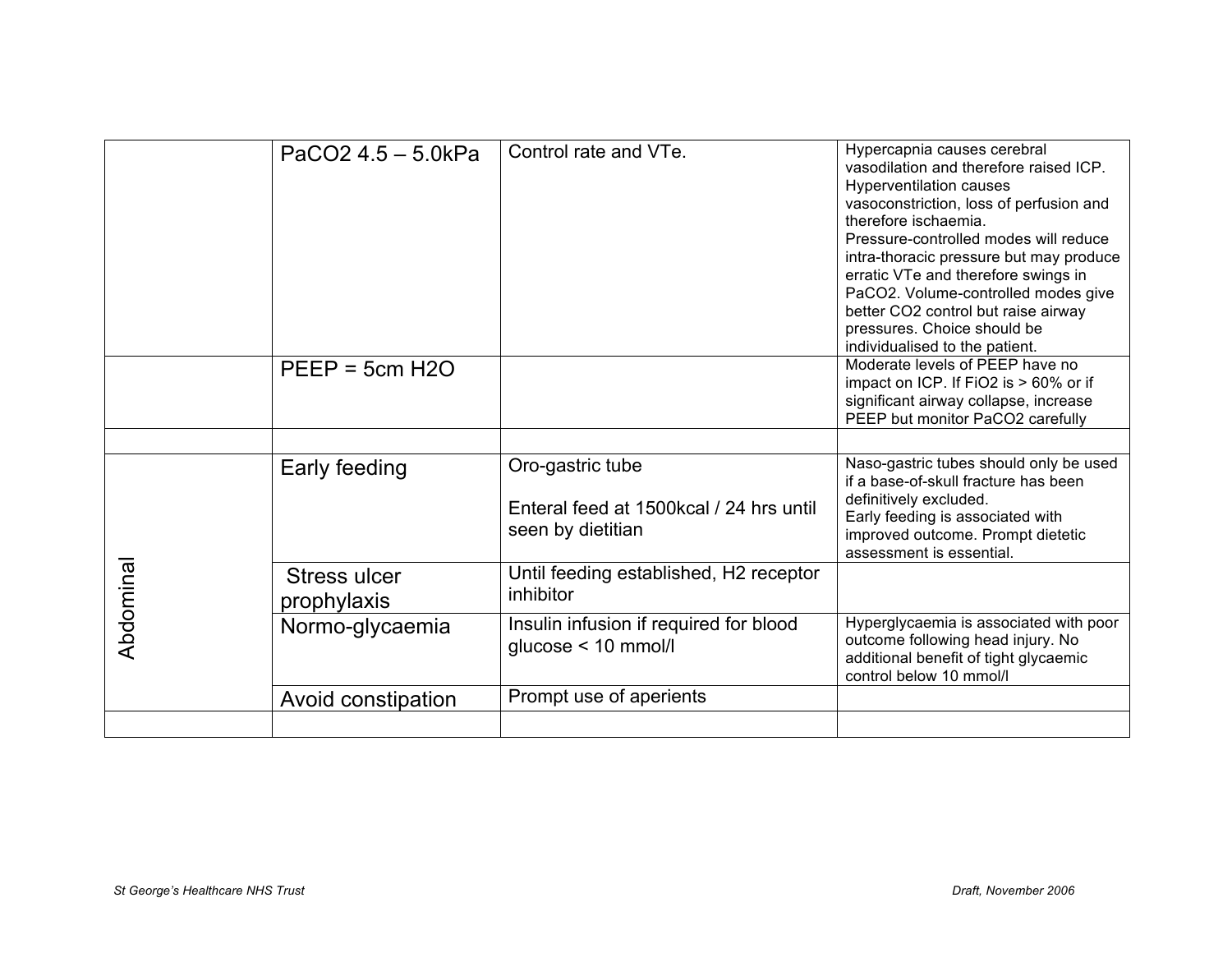| Neurology                        | Sedation                | 1. Sedate until the patient does not<br>respond to pain<br>2. Daily sedation hold to assess<br>neurology.<br>3. Avoid paralysing agents unless<br>necessary for ventilation | Inadequate sedation will cause a rise in<br>ICP. Generally severe head injuries<br>(GCS < 8) are sedated for 48 hours<br>following injury.<br>Propofol is preferred but may entail<br>additional inotropic support. An opiate<br>should be included.<br>Duration of hold will depend on agents<br>used. Resume sedation if the patient<br>localises or if ventilation is<br>compromised, or if no improvement in<br>GCS after 1 hour of hold |
|----------------------------------|-------------------------|-----------------------------------------------------------------------------------------------------------------------------------------------------------------------------|----------------------------------------------------------------------------------------------------------------------------------------------------------------------------------------------------------------------------------------------------------------------------------------------------------------------------------------------------------------------------------------------------------------------------------------------|
|                                  | Spinal clearance        | Clear cervical and thoraco-lumbar<br>spine according to local protocol                                                                                                      | Continue with spinal precautions until<br>spine cleared                                                                                                                                                                                                                                                                                                                                                                                      |
|                                  | Reduce raised ICP       | 1. Position 30° head up (if spine<br>cleared)<br>2. Avoid neck<br>rotation/flexion/extension                                                                                | Head elevation promotes venous<br>drainage. Elevation above 30° may<br>compromise cerebral arterial pressure                                                                                                                                                                                                                                                                                                                                 |
|                                  | Seizure control         | Treat if patient has more than one<br>seizure. Phenytoin load and regular<br>dose                                                                                           |                                                                                                                                                                                                                                                                                                                                                                                                                                              |
| Micobiological                   | <b>Prevent HAIs</b>     | Careful infection control measures                                                                                                                                          | Neurosurgical patients are particularly<br>prone to Staphylococcal infections                                                                                                                                                                                                                                                                                                                                                                |
|                                  | <b>Treat infections</b> | Local antibiotic policy for infection                                                                                                                                       | Routine use of prophylactic antibiotics<br>for base of skull fracture are not<br>currently advised                                                                                                                                                                                                                                                                                                                                           |
| Haematological                   | Coagulation             | Normal clotting profile                                                                                                                                                     |                                                                                                                                                                                                                                                                                                                                                                                                                                              |
|                                  |                         | <b>Prevent DVT</b>                                                                                                                                                          | Anti-coagulants are contra-indicated in<br>cases of intracranial haemorrhage of<br>any sort, or if the patient may need<br>urgent neurosurgery.<br>Anti-embolic stockings and pneumatic<br>compression boots should be used                                                                                                                                                                                                                  |
| St George's Healthcare NHS Trust |                         |                                                                                                                                                                             | Draft, November 2006                                                                                                                                                                                                                                                                                                                                                                                                                         |